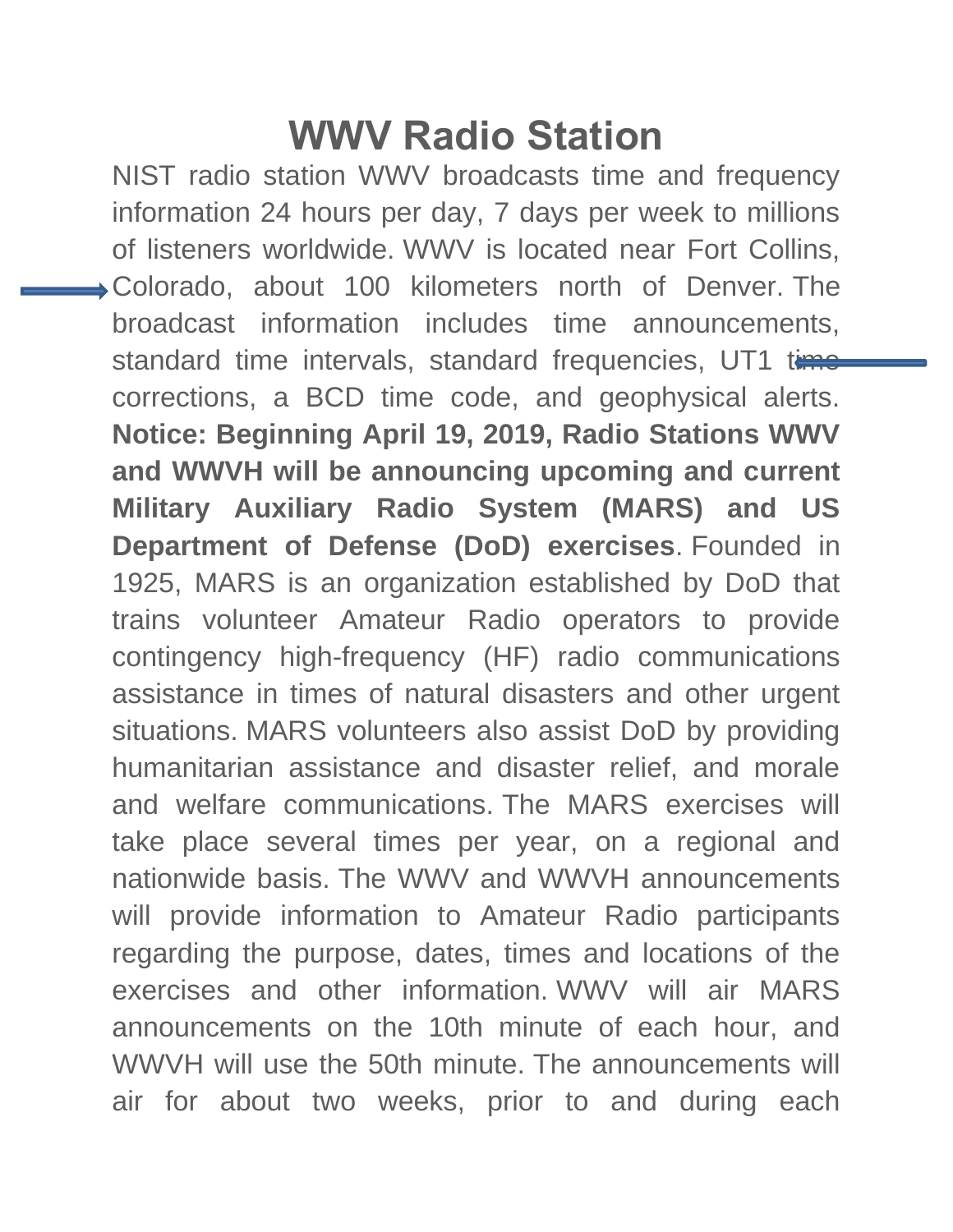exercise. For more information about MARS, see[:http://www.usarmymars.org/home/history-of](http://www.usarmymars.org/home/history-of-mars)[mars](http://www.usarmymars.org/home/history-of-mars) and <https://www.mars.af.mil/> . MARS exercise participants are directed to [www.dodmars.org](http://www.dodmars.org/) .

For both Amateur Radio Operators and Shortwave Listeners, Radio station WWV and WWVH operate on 2.500 mHz , 5.000 mHz, 10.000 mHz, 15.000 mHz and 20.000 mHz to allow for propagation reception conditions at all times. The voice announcement of "time" is given every 60 seconds between calibrated second TICS. So ALL voice announcements about any and all DOD MARS events/exercises is broadcast on WWV. So at 10 minutes past the hour AND 50 minutes after the hour, MARS announcements , as listed above, are broadcast.

MARS operation is about 99 % HF only communications with the amateur radio community, although they do have VHF for "local operation" that is similar to CAP operations, that is, just outside of the VHF amateur radio assigned frequencies. The same is true for the HF side as well, MARS members with HF operate just outside of the FCC assigned amateur radio frequencies and thus the reason for a MARS approved membership AND "modified" HF equipment allowed only with permission and proof of MARS membership to the MARS Central Command Division.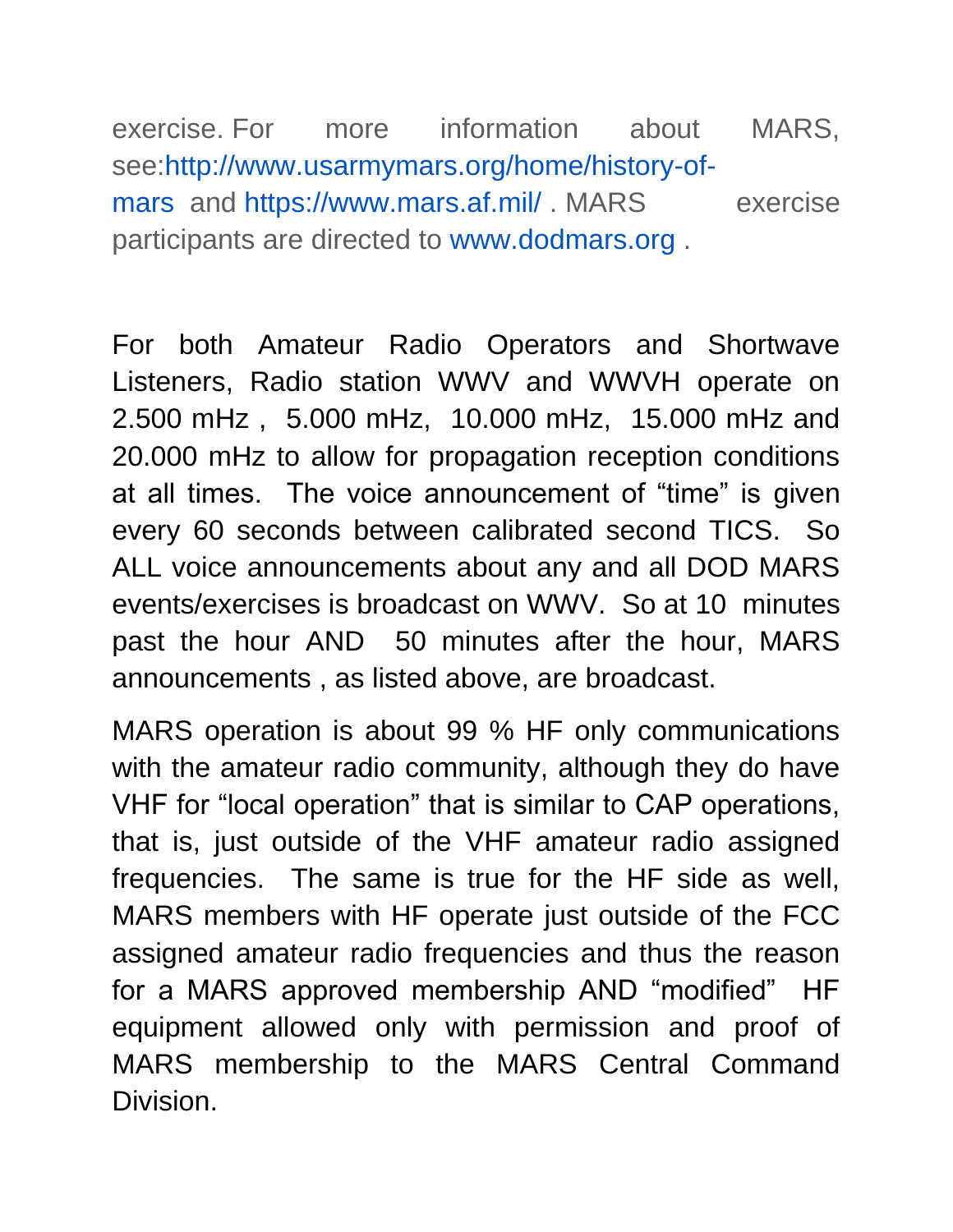Again, the "exercises", such as the MARS exercise coming up in July, involves a MARS member coming on frequency (FCC amateur assigned frequencies) to ask about your "status" from your area that is a simple:

- 1. Weather condition report
- 2. Condition of your utilities (water ok, electric power ok, etc).
- 3. Condition of your living quarters (ok or damage)

It is an exercise on gathering 'information" and then the MARS operator takes that information and has a MARS "form" , similar to our ARRL Radio gram or the FEMA ICS213 form for reporting the data and passing it along through their Chain of Command.

Hope this helps with the data Dave WD9HBA provided you this morning concerning MARS exercises. As you may recall, there was a "split frequency" HF operation between MARS and Amateur Radio last year and it was on 40 meters :

Amateur TX frequency : 7.270 mHz LSB